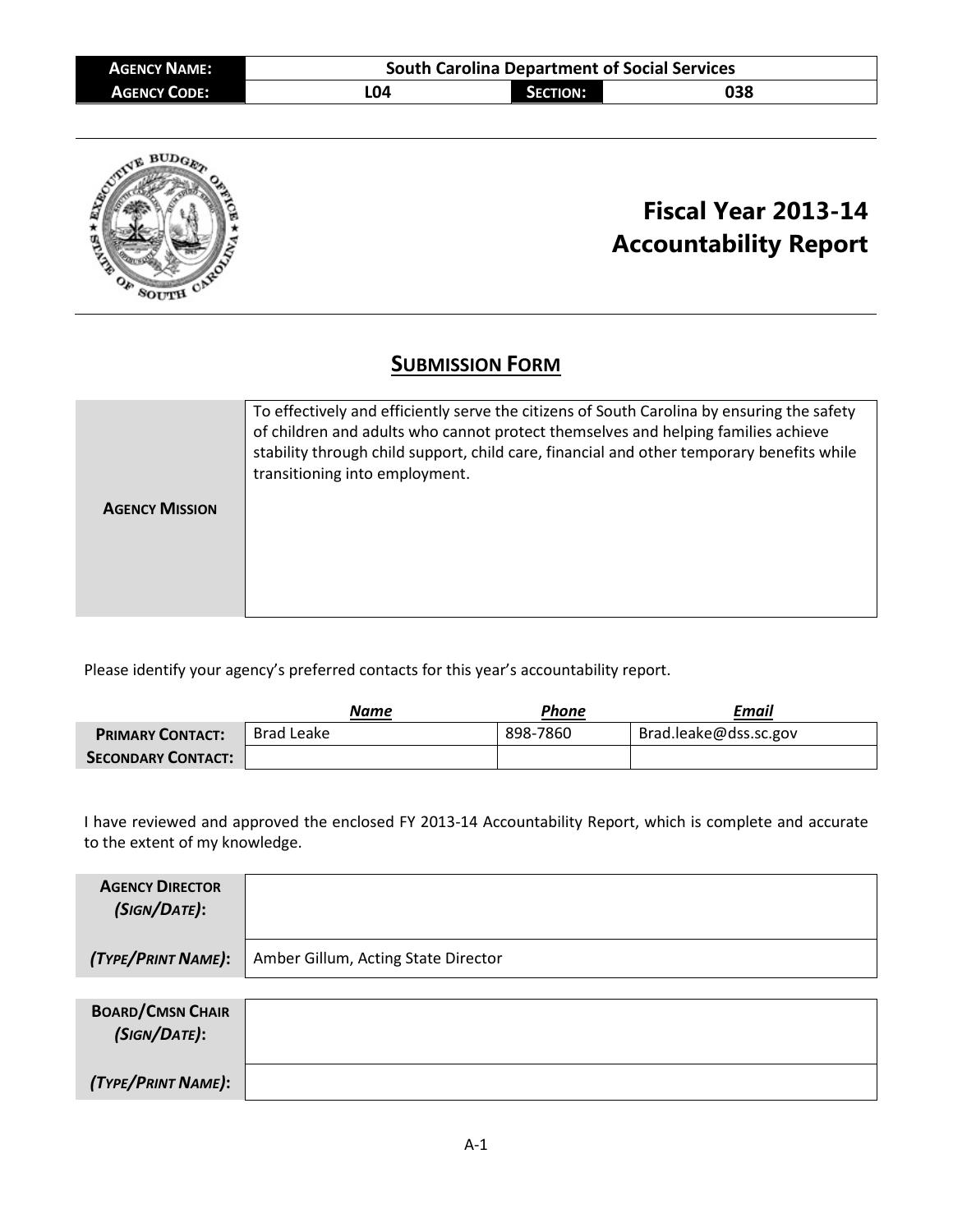| <b>AGENCY NAME:</b> | <b>South Carolina Department of Social Services</b> |                 |     |  |  |  |  |  |  |
|---------------------|-----------------------------------------------------|-----------------|-----|--|--|--|--|--|--|
| <b>AGENCY CODE:</b> | L04                                                 | <b>SECTION:</b> | 038 |  |  |  |  |  |  |

# **AGENCY'S DISCUSSION AND ANALYSIS**

#### **Overview**

The South Carolina Department of Social Services (DSS), as one of the largest public agencies in the state, provides a vast array of services such as the investigation of child and vulnerable adult abuse reports, the distribution of food assistance to hungry families, the collection of child support for custodial parents, and the staffing of emergency shelters.

### **DSS Mission**

To effectively and efficiently serve the citizens of South Carolina by ensuring the safety of children and adults who cannot protect themselves and helping families achieve stability through child support, child care, financial and other temporary benefits while transitioning into employment.

#### **DSS Vision**

- Jobs for parents and other adults living in poverty.
- Safe and thriving children with life-long families sooner.

### **Strategic Planning and Performance Measurements**

The strategic planning and performance measurements sections of this year's Accountability Report reflect a renewed focus on the core functions of DSS and the basic goals, strategies, and objectives needed to perform those functions with excellence. Many of these performance measurements are reported regularly to the federal government and are used by DSS for management and strategic planning purposes.

For the Human Services program area, the strategies, objectives, and performance measurements encompass processes designed to impact safety (such as initiating and completing child and adult protective services assessments timely), permanency (such as reducing time to TPR and Adoption or behaviorally based treatment plans that support reunification) and wellbeing (which includes processes such as ensuring trauma assessments and accessing evidence based services for families).

In the Economic Services program area, the strategies, objectives, and performance measurements include the delivery of financial and other benefits in a timely and accurate manner, assisting more unemployed South Carolinians with preparing for and finding employment, and ensuring the quality and compliance of child care facilities across the state.

The Integrated Child Support Services Division (ICSSD) has established strategies, objectives, and performance measurements which focus on helping families achieve stability by increasing the frequency and consistency of child support payments and providing non-custodial parents with the tools they need to be able to support and engage with their children.

In addition to this emphasis on core functions, the agency is working to establish a culture of continuous quality improvement. The efforts and initiatives discussed in this report will help enable DSS better serve the children and families of South Carolina.

### **Child Welfare Services**

Child Welfare Services programs ensure the safety and health of children. This system of services includes Child Protective Services, Foster Care, Adoption Services, and others.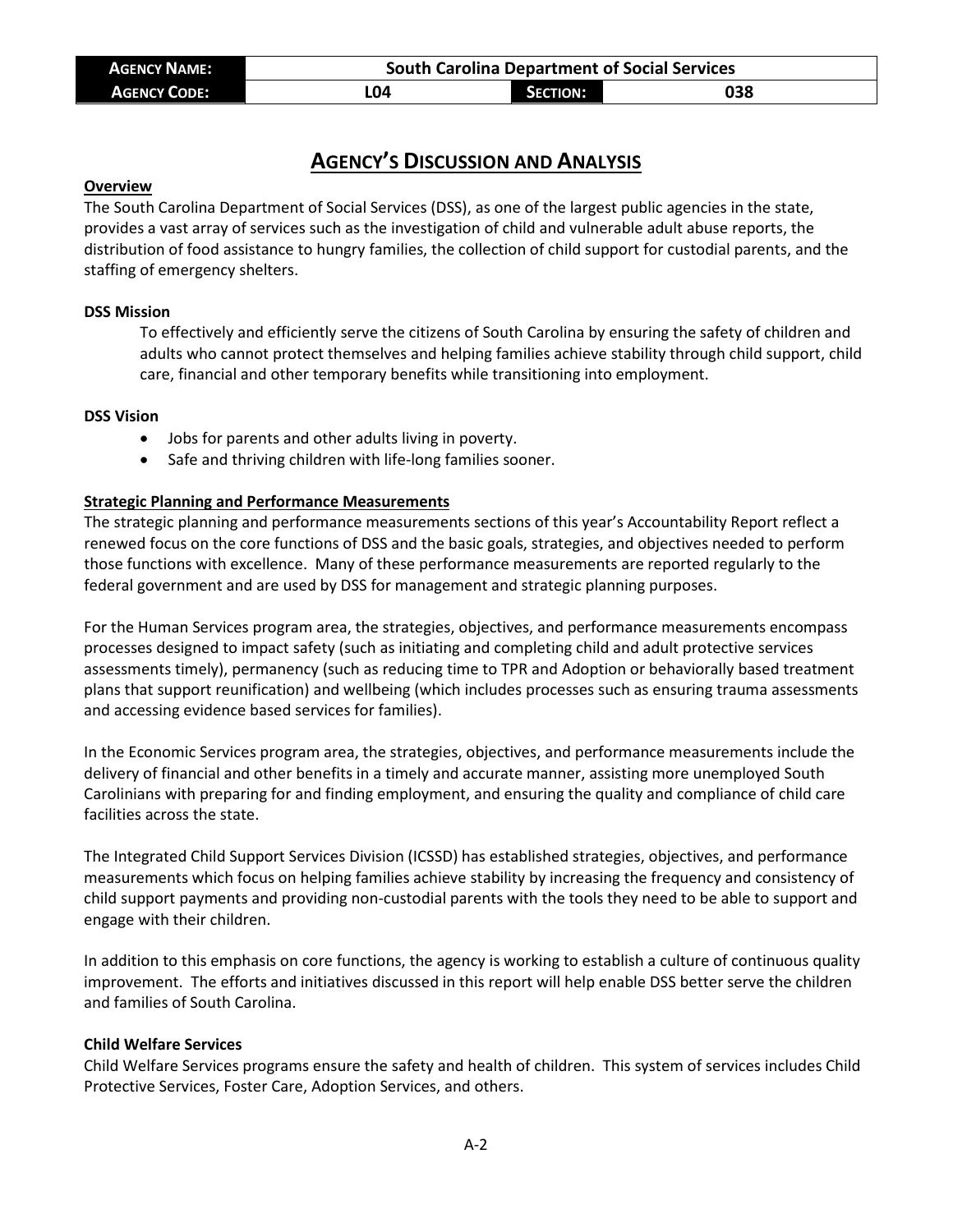| <b>AGENCY NAME:</b> | <b>South Carolina Department of Social Services</b> |                 |     |  |  |  |  |  |  |
|---------------------|-----------------------------------------------------|-----------------|-----|--|--|--|--|--|--|
| <b>AGENCY CODE:</b> | L04                                                 | <b>SECTION:</b> | 038 |  |  |  |  |  |  |

Front-line caseworkers at the South Carolina Department of Social Services (DSS) are responsible for investigating and managing complex situations that involve children and families going through very difficult and even tragic times. As a result, every county and every worker face unique challenges.

Over the past year, the agency has been engaged in a systemic and comprehensive review of its Child Welfare Services (CWS) programs. In May 2014, DSS initiated an intensive corrective action plan to immediately and sustainably improve child welfare services in Richland County. At the same time, the agency has been working diligently to identify and implement solutions designed to improve child welfare services across the state.

These efforts have resulted in some very positive changes for the agency. In fact, for the first time since a specific department was created to handle child welfare issues in 1937, DSS will now be doing the following:

- Working directly with statewide law enforcement to coordinate responses;
- Implementing a new caseload methodology to determine the number of caseworkers needed at any given time;
- Creating a regionalized intake process to ensure standards are consistent county to county;
- Proactively providing information to the public on the DSS website regarding child fatalities that occurred as a result of child abuse and neglect.

These reforms, and the others included in this document, will mean better service for the children and families under the agency's care, and represent a major upgrade in performance for an agency that has suffered from too little attention for decades.

The demands for DSS' services have increased, and as such, its resources and capabilities must increase, and its mission must be conducted in more effective ways.

# *Strategic Plan for DSS Child Welfare: 2014-2019*

DSS is dedicated to providing improved child welfare services to better protect South Carolina's children. The following highlights are specific goals included in the South Carolina Child and Family Services Plan 2014 – 2019:

- Improve the timeliness of initiating investigations and reduce repeat maltreatment.
- Improve the quality of intake decisions.
- Enhance the capacity of families to provide for their children's needs; ensure the needs and services for the child, parents, and foster parents are identified, recommended and put into place.
- Ensure the physical and mental health needs of children (including dental health), are addressed.
- Ensure children have permanency and stability in their living situations.
- Establish caseload standards to promote the safety, permanency and well-being of children while involved with DSS.
- Strengthen Workforce Development through hiring, retention, training, and support efforts to sustain consistency in provision of critical services that promote safety, permanency and well-being for children involved with DSS.
- Establish and maintain a Continuous Quality Improvement (CQI) System.

The plan was developed to support and fulfill DSS' vision for child welfare services in South Carolina, and incorporated input from staff and stakeholders across the state.

# **Adult Protective Services**

The Adult Protective Services (APS) program protects the health and welfare of elderly and disabled adults. Services are provided to meet their basic needs, including safety.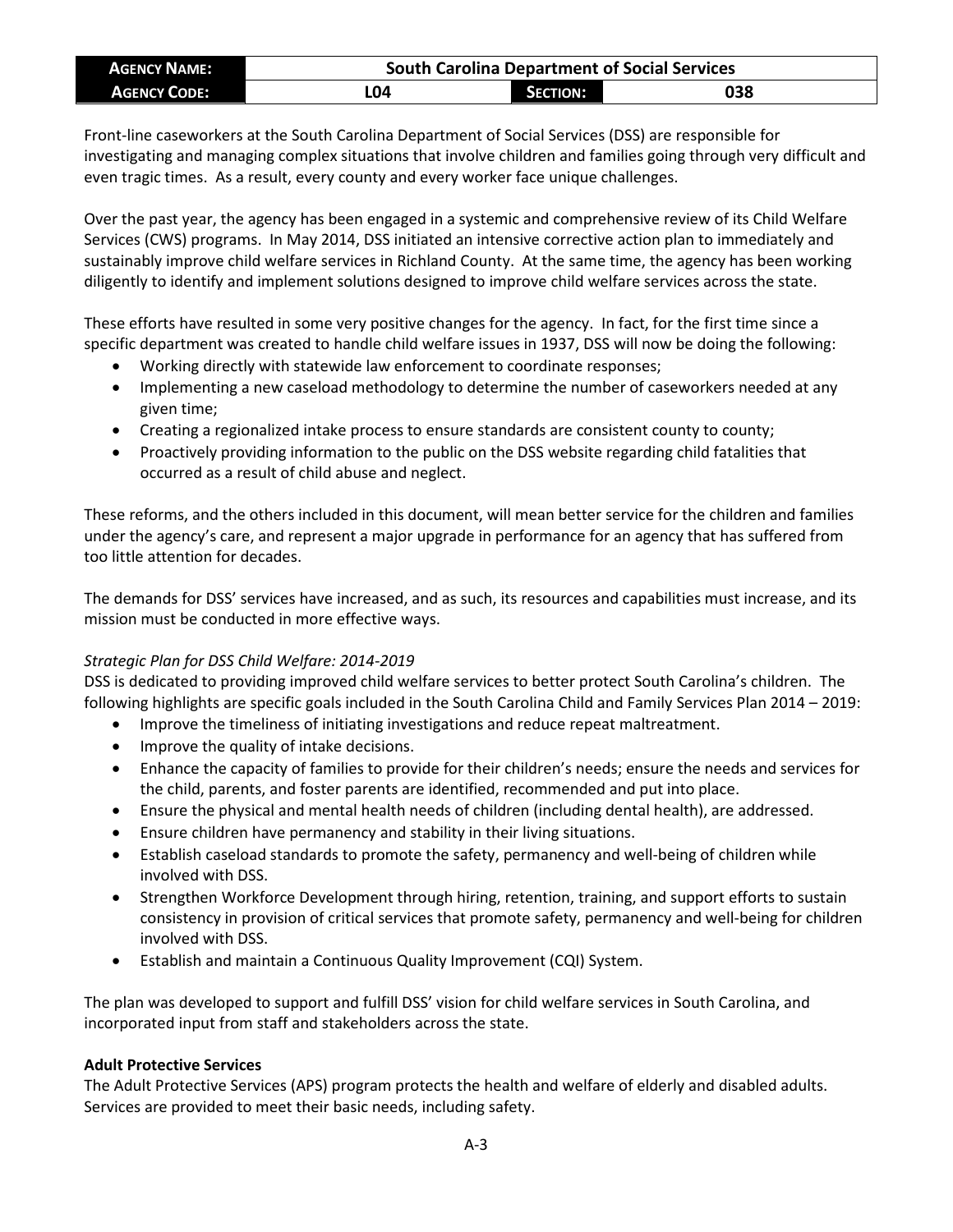| <b>AGENCY NAME:</b> | <b>South Carolina Department of Social Services</b> |                 |     |  |  |  |  |  |  |  |
|---------------------|-----------------------------------------------------|-----------------|-----|--|--|--|--|--|--|--|
| <b>AGENCY CODE:</b> | L04                                                 | <b>SECTION:</b> | 038 |  |  |  |  |  |  |  |

APS continues to work with the University of South Carolina to develop online tutorials as refresher courses for experienced staff and training for new staff. This collaboration includes scheduling roundtables around the state to discuss APS-related concerns and the roles and responsibilities of APS with our community partners, including the Department of Mental Health, the Department of Disabilities and Special Needs, hospitals, community longterm care providers, and others.

APS is working on a new initiative called Personal Care Assistant which will provide support services to counties when a vulnerable adult requires temporary care and supervision until a long term placement is arranged. The Personal Care Assistant will be available to all counties in need of this service. Additionally, APS is working with SC Thrive to help eligible clients establish and maintain Medicaid coverage.

### **Economic Services**

#### *Family Independence*

The federal Temporary Assistance for Needy Families (TANF) program provides temporary financial and employment-related assistance for parent with dependent children. South Carolina's TANF program is known as Family Independence (FI).

#### *Supplemental Nutrition Assistance Program*

The federal Supplemental Nutrition Assistance Program (SNAP) provides cash assistance to low-income individuals and families so they can purchase food. The SNAP 2 Work program provides employment-related services. The Family Nutrition Program consists of a network of food assistance programs that improve the health and well-being of children and adults who cannot provide adequate nutrition for themselves.

### *SNAP Fraud Detection and Prevention*

DSS has taken a proactive approach to preventing, detecting, and prosecuting benefit fraud within our state. DSS is striving to become a leader and innovator in the Program Integrity area. Below are several ways the agency has begun to proactively address the issue of benefit fraud in our state:

#### *Benefit Integrity Conference – "Preventing, Detecting, and Prosecuting Benefit Fraud in SC"*

DSS held a two day conference for DSS employees, local law enforcement, and our partners from several federal agencies to discuss policy changes and how everyone can work together as a team to accomplish the common goal of reducing or eliminating benefit fraud. Vital information was shared over the two days and many important connections were made between local and federal agencies. Several local law enforcement agencies expressed interest in executing a cooperation agreement with the DSS Division of Investigation.

#### *USDA/FNS Accenture Project*

South Carolina was selected as one of seven states to take part in a Business Process Redesign project focused on improving our fraud/benefit integrity practices in the SNAP program. The purpose of this project is to evaluate how the state handles fraud and determine what strategies and best practices are needed to develop a more robust fraud prevention, detection, and prosecution system. The primary objective is to improve how effectively recipients suspected of trafficking SNAP benefits are identified and investigated.

### *DSS – Attorney General SNAP Fraud Prosecution Pilot*

DSS has applied for a grant from USDA/FNS to fund an attorney for 12 months to prosecute client SNAP trafficking cases. The attorney will work at the Attorney General's office in order to provide the ability to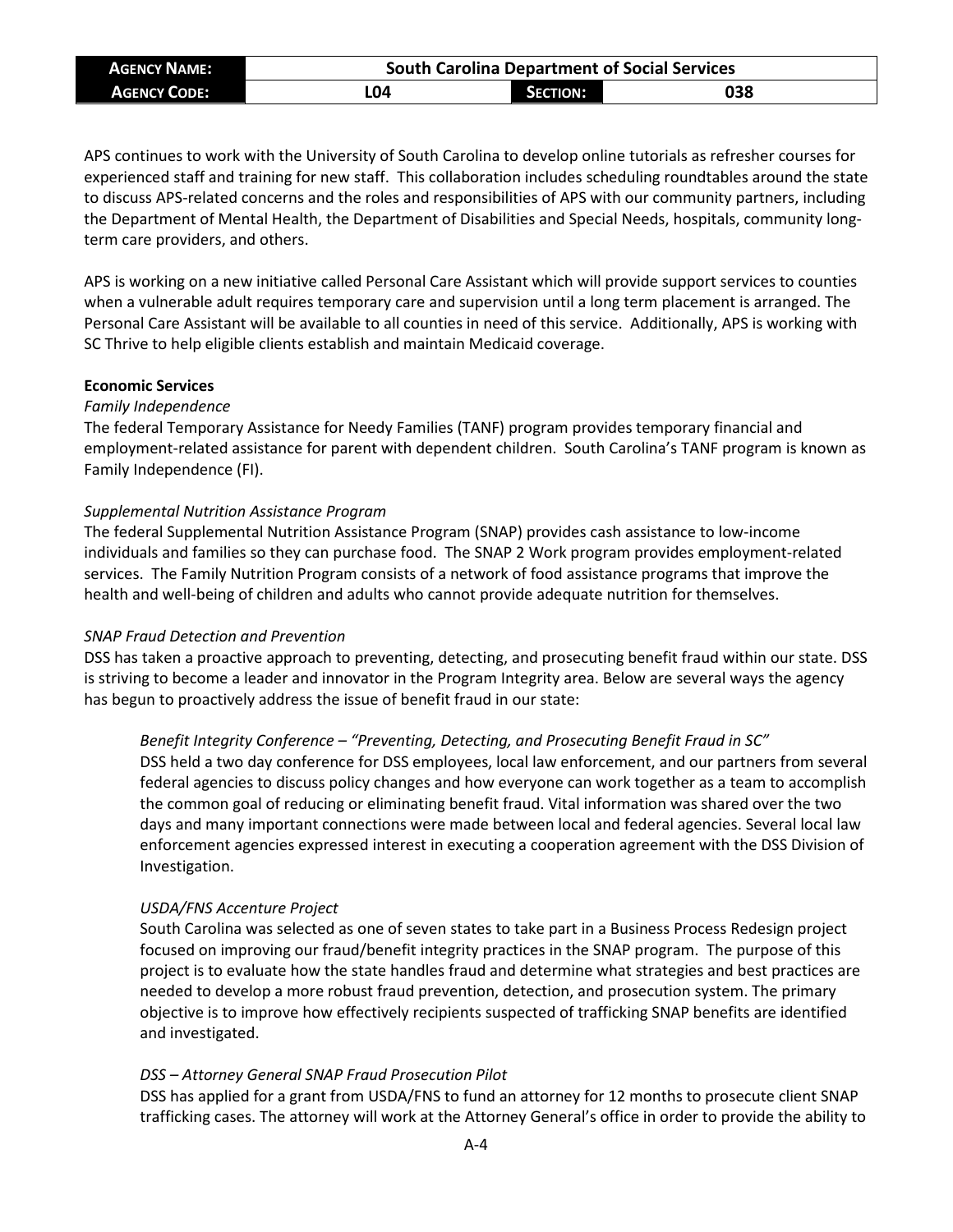| <b>AGENCY NAME:</b> | <b>South Carolina Department of Social Services</b> |                 |     |  |  |  |  |  |  |  |
|---------------------|-----------------------------------------------------|-----------------|-----|--|--|--|--|--|--|--|
| <b>AGENCY CODE:</b> | L04                                                 | <b>SECTION:</b> | 038 |  |  |  |  |  |  |  |

prosecute client traffickers around the state without running into jurisdictional issues. This grant will also pay for another Division of Investigation (DOI) agent to investigate allegations of client trafficking. South Carolina will be the first state to have this pilot project and DSS is looking forwarded to setting high standards for other states.

### *SNAP Employment & Training*

The SNAP Employment and Training (E&T) program assists SNAP recipients in obtaining employment and achieving self-sufficiency. Participation in SNAP E&T is required for able-bodied SNAP recipients ages 18-49 who do not have dependents. Mandatory participants must participate 30 hours per week in an approved E&T program activity. This requirement may be met with a combination of work and, when the total hours worked is less than 30 a week, other education or training activities. These activities include: Job search training, supervised job search, education, vocational training, work experience, and Workforce Investment Act (WIA) services.

Services are provided by DSS county office staff as well as through partnerships and collaboration with other state agencies and community organizations, including multiple Technical Colleges, the South Carolina Department of Employment and Workforce, the South Carolina Department of Education, Goodwill, the United Way, and others.

E&T services are also made available to non-mandatory SNAP recipients seeking employment related training and job search assistance. There is no minimum participation requirement for these individuals.

# *Early Care and Education Services*

The primary focus of the Division of Early Care and Education (DECE), formerly called Child Care Services, is to increase the availability, affordability, accessibility, quality and safety of child care throughout the State. This includes the ABC child care voucher and Child Care Licensing programs (including fire and health safety inspections for licensed child care providers). In addition, the division administers nutrition services funded by USDA such as the Child and Adult Care Food Program and the Summer Food Program.

DECE manages the statewide infrastructure for child care and works with internal and external partners to build new resources that enhance the quality of the state's early care and education system (ECE). This statewide system provides for a continuum of quality in child care programs that meet basic health and safety requirements to programs that evidence use of best practices in quality care for children.

The division has developed and continues to implement a broad range of activities/initiatives designed to increase awareness and enhance the quality of the ECE system across the state. These activities/initiatives range from work that impacts our daily operations to programmatic expansion/enhancements. Examples of current activities/initiatives include:

- Increased community outreach DECE has embarked on a broad based consumer and community awareness campaign about quality child care. Parents are provided information on how to judge the quality of available child care choices and communities are made aware of quality programs in their town or county. Major accomplishments include more than 300 radio spots and billboards across the state, complete redesign of the child care website, television PSAs, and print and online ads focusing on quality child care.
- Technical Assistance and Consultation Through several contractual agreements the DECE provides support for the provision of specialized guidance to all types of child care providers across the state which build and enhance knowledge and skills that are critically important to providing high quality care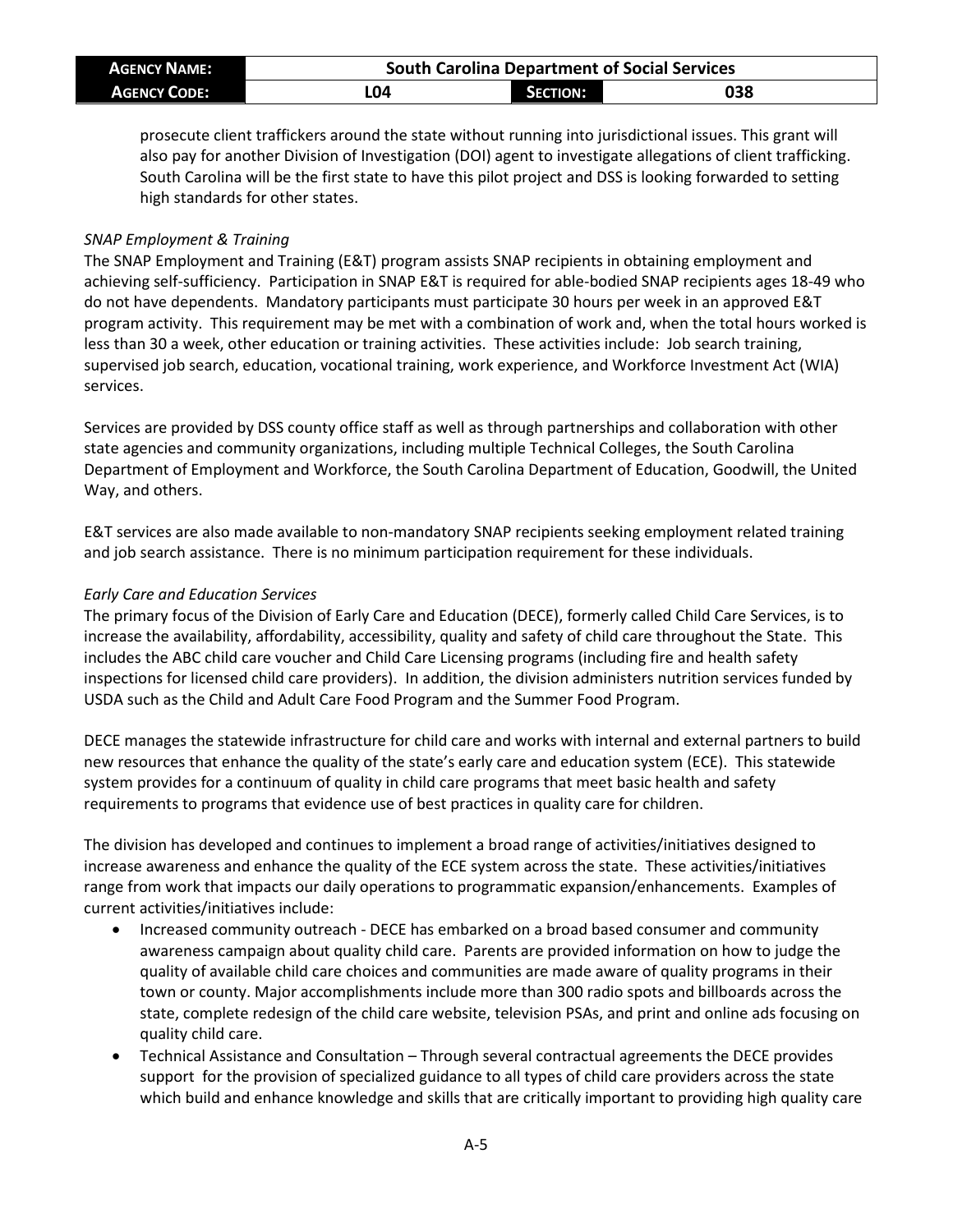| <b>AGENCY NAME:</b> | <b>South Carolina Department of Social Services</b> |                 |     |  |  |  |  |  |  |  |
|---------------------|-----------------------------------------------------|-----------------|-----|--|--|--|--|--|--|--|
| <b>AGENCY CODE:</b> | LO4                                                 | <b>SECTION:</b> | 038 |  |  |  |  |  |  |  |

of young children. These initiatives include the SC Program for Infant/Toddler Care, SC Inclusion Collaborative, and the SC Child Care Resource & Referral Network.

• ABC Grow Healthy – A joint endeavor with the SCDHEC-Division of Nutrition, Physical Activity and Obesity to address the childhood obesity problem. ABC Grow Healthy is defined by policies, standards, and activities that promote good nutrition by serving healthy foods and assuring that children are physically active in child care centers. Other partners in this initiative included the Head Start Collaboration Office, the Child and Adult Care Food Program, USC-College of Education, and USC-School of Public Health.

DECE will continue to seek solutions to current challenges, including the increase in the number of families needing child care to obtain a job, maintain employment, and stabilize their families financially. Likewise, the current economic situation continues to impact child care providers, most of whom are business owners. If these facilities are not accessible and affordable, parent may seek unregulated care. Regulated providers have expressed concerns about the loss of business, which has forced some to close resulting in fewer choices for parents.

# **Integrated Child Support Services**

The Integrated Child Support Services Division (ICSSD) establishes and enforces orders for child support, establishes paternity for children when paternity is an issue, locates absent parents when whereabouts are unknown, and collects and distributes child support payments. ICSSD also provides enhanced fatherhood initiatives and new linkages to child welfare services and employment-related services to improve the capability of both custodial and non-custodial parents to provide their children with the financial, physical and emotional support they deserve and need to be safe and to thrive.

Over the past year, workflow processes were changed to enhance scheduling of child support conferences and service of process. Other tasks, primarily administrative enforcement remedies, were reassigned from the four regional offices to the central office. This has resulted in a 400% increase in wage withholding requests to the State's 46 Clerks of Court and a 17.8% increase in wage withholding collections over the 1st quarter of 2013. License revocation notices to non-custodial parents have increased by 123%. Overall collections have increased by 7.1%, or \$9 million, for the first six months of 2014 and the percentage of cases with orders has increased from 70.46% in June 2013 to 74.15% in June 2014.

ICSSD increased efforts to establish partnerships with others to improve the program. In late 2013, a partnership was established with Xerox to refresh the policy and procedures manual and make it available electronically to all staff. Additional partnerships were established with Winthrop and Clemson Universities to develop and operate a formal training program for staff. ICSSD also partnered with Clemson University and the DSS SNAP Employment & Training Division to refer non-custodial parents who are also SNAP recipients to the E&T program for job readiness and job search efforts, thereby increasing the parents' ability to support themselves and their children. Further, enhancement were enacted for the call center to provide for Tier 2 call center services to increase the ability of the customer to get a response within a short period of time.

Through a grant from the federal Office of Child Support Enforcement, ICSSD partnered with the Center for Fathers and Families, the South Carolina Coalition Against Domestic Violence and Sexual Assault, and others to operate a pilot program which will enroll 1,500 non-custodial parents into either a control group or an enhanced services group to study whether providing employment and fatherhood services results in parents who are able to pay more child support more consistently.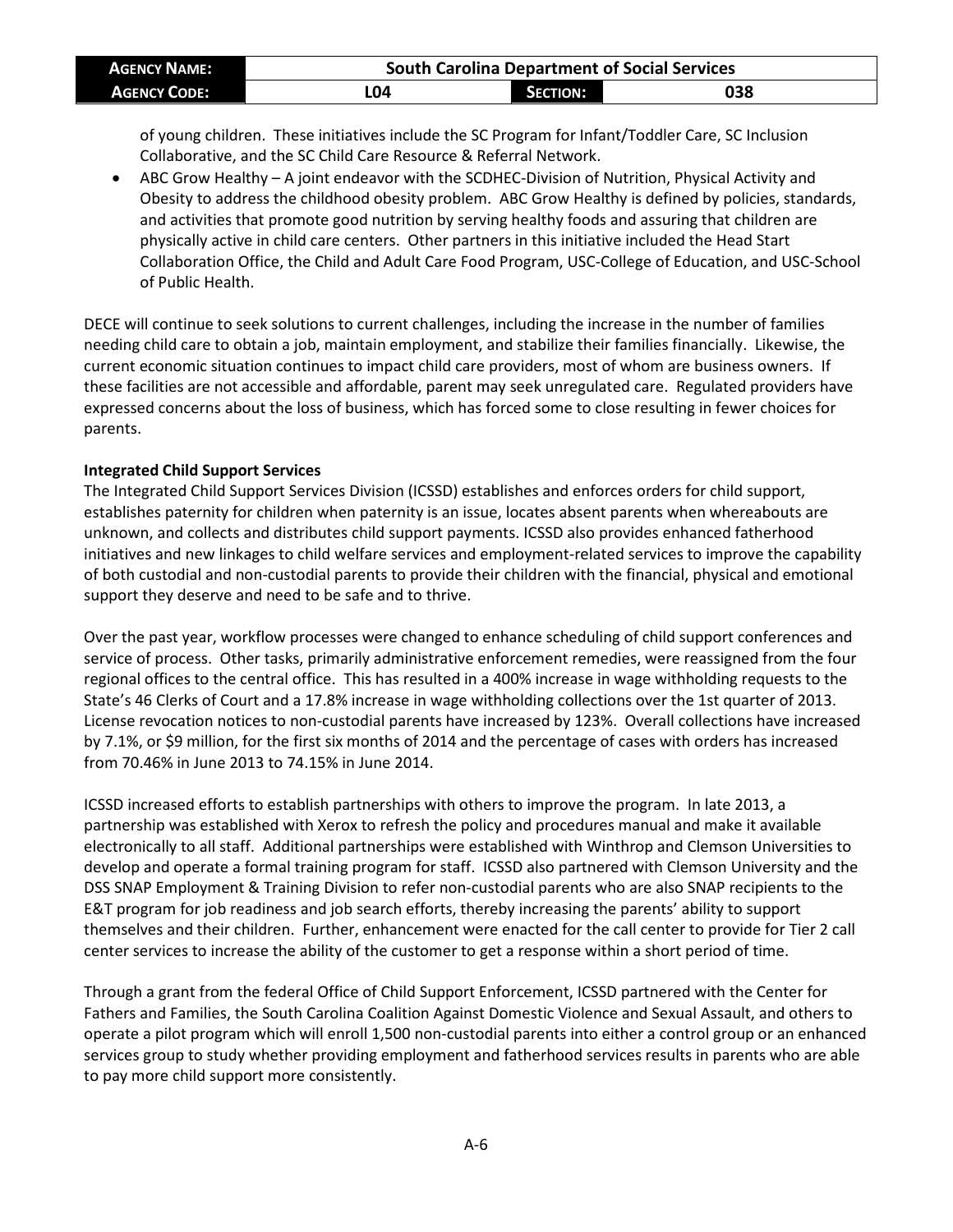| <b>AGENCY NAME:</b> | <b>South Carolina Department of Social Services</b> |                 |     |  |  |  |  |  |  |
|---------------------|-----------------------------------------------------|-----------------|-----|--|--|--|--|--|--|
| <b>AGENCY CODE:</b> | L04                                                 | <b>SECTION:</b> | 038 |  |  |  |  |  |  |

While ICSSD has experienced many successes this year, it does face several challenges. A recent Supreme Court decision (Turner vs. Rogers) increased the number of days ICSSD staff are required to appear in court for contempt actions. ICSSD is now reviewing the impact this process has had on the child support system, both for ICSSD and for the family courts. Until the completion of the automated child support enforcement system, federal penalties will continue to be assessed and performance enhancements will be more challenging. Lastly, staffing levels continue to be an issue. According to the FFY 2013 Preliminary Report to Congress issued by the federal Office of Child Support Enforcement, South Carolina's caseload per Full-Time-Equivalent (FTE) was 949, the highest in the nation, while the national average was 288.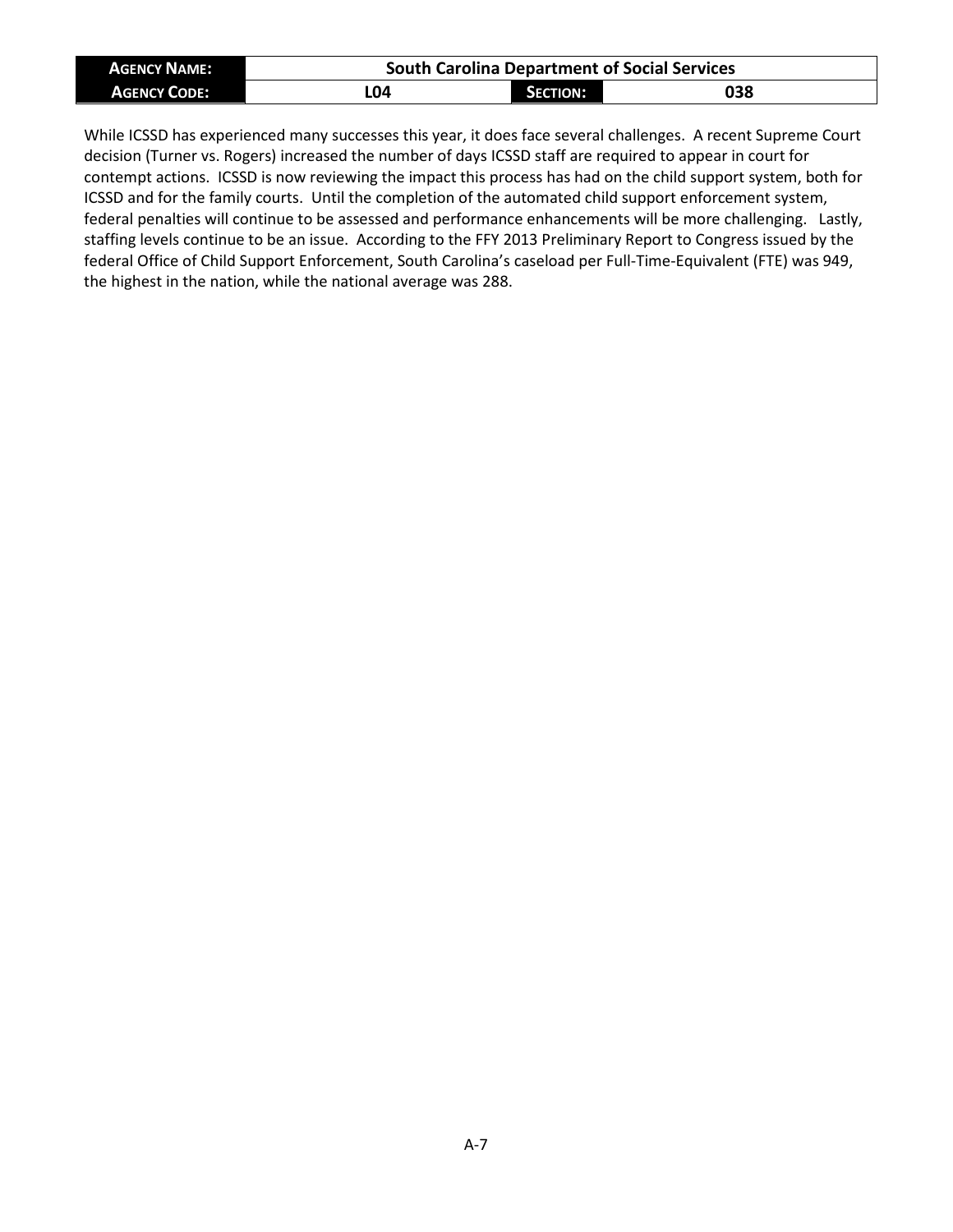|                                         | <b>Agency Name:</b>                                                                                                                                                                                                                                                                                                                                                                                                                                                                                                                                                                                                      |               | <b>South Carolina Department of Social Services</b> |                                         |         |                                                                                                                                                        |         |       |                                                                              | Fiscal Year 2013-14          |                                                                                                                                                                       |
|-----------------------------------------|--------------------------------------------------------------------------------------------------------------------------------------------------------------------------------------------------------------------------------------------------------------------------------------------------------------------------------------------------------------------------------------------------------------------------------------------------------------------------------------------------------------------------------------------------------------------------------------------------------------------------|---------------|-----------------------------------------------------|-----------------------------------------|---------|--------------------------------------------------------------------------------------------------------------------------------------------------------|---------|-------|------------------------------------------------------------------------------|------------------------------|-----------------------------------------------------------------------------------------------------------------------------------------------------------------------|
|                                         | <b>Agency Code:</b>                                                                                                                                                                                                                                                                                                                                                                                                                                                                                                                                                                                                      |               | L <sub>04</sub>                                     | Section:                                | 038     |                                                                                                                                                        |         |       |                                                                              | <b>Accountability Report</b> |                                                                                                                                                                       |
|                                         |                                                                                                                                                                                                                                                                                                                                                                                                                                                                                                                                                                                                                          |               |                                                     |                                         |         |                                                                                                                                                        |         |       |                                                                              |                              | <b>Program Template</b>                                                                                                                                               |
| Program/Title                           | <b>Purpose</b>                                                                                                                                                                                                                                                                                                                                                                                                                                                                                                                                                                                                           |               | General                                             | FY 2012-13 Expenditures<br><b>Other</b> | Federal | <b>TOTAL</b>                                                                                                                                           | General | Other | FY 2013-14 Expenditures<br><b>Federal</b>                                    | <b>TOTAL</b>                 | <b>Associated Objective(s)</b>                                                                                                                                        |
| I.A. Agency Administration              | The Agency Administration Program tracks general state office administrative<br>support costs (such as Human Resource Management, Finance, Budgets,<br>Procurement, etc.)                                                                                                                                                                                                                                                                                                                                                                                                                                                | Ŝ.            | $6,442,112$ \$                                      |                                         |         | $1,384,776$   \$ $18,602,701$   <b>\$ 26,429,589</b>   \$ 7,140,696   \$                                                                               |         |       | $931,864$ $\binom{5}{21,093,470}$ \$ 29,166,030                              |                              | All Goal 1, 2, & 3<br>objectives                                                                                                                                      |
| I.B. Information Resource<br>Management | Information Resource Management enhances and upgrades technology to<br>improve customer access and accuracy of information as well as worker time.                                                                                                                                                                                                                                                                                                                                                                                                                                                                       |               | 5,381,687                                           | l \$                                    |         | $2,929,058$ $\mid$ \$ 13,742,909 $\mid$ <b>\$ 22,053,654</b> $\mid$ \$ 6,564,435 $\mid$ \$ 13,492,139 $\mid$ \$ 13,107,094 $\mid$ <b>\$ 33,163,669</b> |         |       |                                                                              |                              | All Goal 1, 2, & 3<br>objectives                                                                                                                                      |
| I.C. County Office Administration       | The County Office Administration Program tracks administrative support costs<br>of the counties.                                                                                                                                                                                                                                                                                                                                                                                                                                                                                                                         | $\mathcal{S}$ | 5,207,828                                           | 542,831<br>\$                           |         | $\frac{1}{2}$ 7,373,455 $\frac{1}{2}$ 13,124,115 $\frac{1}{2}$ 5,056,026 $\frac{1}{2}$ 401,124 $\frac{1}{2}$ 8,367,511 $\frac{1}{2}$ 13,824,661        |         |       |                                                                              |                              | All Goal 1, 2, & 3<br>objectives                                                                                                                                      |
| I.D. County Support of Local DSS        | The County Local Support Program track tracks transactions submitted by<br>County Government for office space, facility services, janitorial services,<br>utilities, telephone services and related supplies, for the county offices.                                                                                                                                                                                                                                                                                                                                                                                    | \$            |                                                     |                                         |         |                                                                                                                                                        |         |       | $\frac{1}{2}$ 1,051,187 $\frac{1}{2}$ 4,312,784 $\frac{1}{2}$ 5,363,971      |                              | All Goal 1, 2, & 3<br>objectives                                                                                                                                      |
| I.E. Program Management                 | These programs provide assistance to eligible citizens, to improve the quality<br>of life of these citizens, and to assist these individuals to obtain their highest<br>level of functioning.                                                                                                                                                                                                                                                                                                                                                                                                                            | Ŝ.            |                                                     |                                         |         | 2,997,537 \$ 3,124,183 \$ 24,557,216 \$ 30,678,936 \$ 3,668,913 \$ 5,292,215 \$ 26,913,187 \$ 35,874,315                                               |         |       |                                                                              |                              | All Goal 1, 2, & 3<br>objectives                                                                                                                                      |
| II.A. Child Protective Services         | These programs provide services to families which are mandated by law to<br>protect children from abuse and neglect within their families, in foster care, or<br>by persons responsible for the child's welfare as defined by statue. Services<br>are provided to strengthen families; to enable children to remain safe in the<br>home; to temporarily remove from parental custody a child who is at<br>imminent risk of harm; or to pursue termination of parental rights and assure<br>the child permanency in a substitute family if the custodial family cannot be<br>preserved without serious risk to the child. | S.            | $8,169,430$ \$                                      |                                         |         |                                                                                                                                                        |         |       |                                                                              |                              | 1.1.1, 1.2.1, 1.2.2, 1.3.1,<br>$674,288$   \$25,495,429   \$34,339,147   \$9,118,919   \$847,882   \$25,552,993   \$35,519,794   1.3.2, 1.3.3, 1.3.4, 1.4.1,<br>1.4.2 |
| II.B. Foster Care                       | These programs provide within the framework of federal and state mandates,<br>substitute care and to support out-of-home services that are child centered<br>and family focused; to contribute to the protection of children and promote<br>their well-being, and to effectively serve children who are in need of<br>therapeutic placements.                                                                                                                                                                                                                                                                            |               | \$36,932,235                                        |                                         |         | $386,218$   \$ $31,613,189$   \$ 68,931,642   \$ 37,930,509   \$ 1,706,738   \$ 36,388,967   \$ 76,026,214                                             |         |       |                                                                              |                              | 1.3.1, 1.3.2, 1.3.3, 1.3.4,<br>1.4.1, 1.4.2                                                                                                                           |
| II.C. Adoptions                         | The purpose of this program is to provide services to children, birth parents,<br>and adoptive families, to suitably and permanently place children; and to<br>provide post-legal services to adult adoptees, birth families, and adoptive<br>families.                                                                                                                                                                                                                                                                                                                                                                  |               | $\frac{1}{2}$ 15,514,452 \$                         |                                         |         | $\frac{1}{2}$ 14,509,403   <b>\$30,023,855</b>   \$17,594,385   \$                                                                                     |         |       | 50 $\frac{1}{2}$ \$15,841,926 $\frac{1}{2}$ \$33,436,360 1.4.2               |                              |                                                                                                                                                                       |
| II.D. Adult Protective Services         | The purpose of this program is to investigate reports of abuse, neglect or<br>exploitation of vulnerable adults that are senile; mentally retarded,<br>developmentally disabled, and/or otherwise incapacitated (age 18 and over)<br>who are unable to provide for their own care and protection, and to provide<br>protective services to these adults in the least restrictive environment.                                                                                                                                                                                                                            |               | $524,155$ \$                                        | 512,607                                 |         | $\frac{1}{5}$ 1,698,812 $\frac{1}{5}$ 2,735,574 $\frac{1}{5}$                                                                                          |         |       | $549,786$   \$ $550,010$   \$ 1,848,756   <b>\$ 2,948,552</b>   1.5.1, 1.5.2 |                              |                                                                                                                                                                       |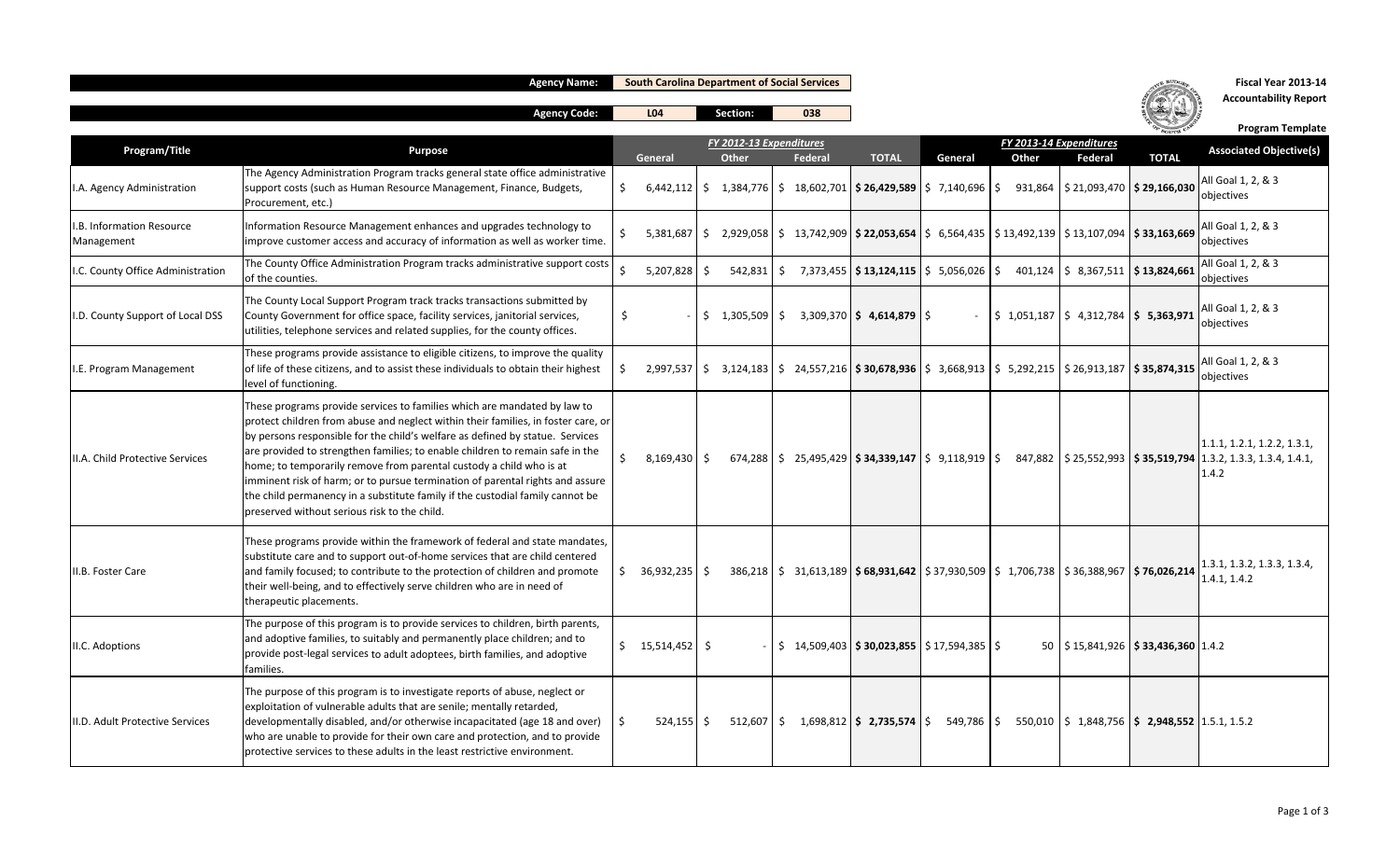|                                           | <b>Agency Name:</b>                                                                                                                                                                                                                                                                                                                                                                                                                                                                                                                                                                                                                                                                                                                         |     |                                                        | <b>South Carolina Department of Social Services</b> |                                                             |    |         |                                                                                                                                                                                 |                                                           |             | Fiscal Year 2013-14                                         |                                                              |                                                                                                                                                              |
|-------------------------------------------|---------------------------------------------------------------------------------------------------------------------------------------------------------------------------------------------------------------------------------------------------------------------------------------------------------------------------------------------------------------------------------------------------------------------------------------------------------------------------------------------------------------------------------------------------------------------------------------------------------------------------------------------------------------------------------------------------------------------------------------------|-----|--------------------------------------------------------|-----------------------------------------------------|-------------------------------------------------------------|----|---------|---------------------------------------------------------------------------------------------------------------------------------------------------------------------------------|-----------------------------------------------------------|-------------|-------------------------------------------------------------|--------------------------------------------------------------|--------------------------------------------------------------------------------------------------------------------------------------------------------------|
|                                           | <b>Agency Code:</b>                                                                                                                                                                                                                                                                                                                                                                                                                                                                                                                                                                                                                                                                                                                         |     | L <sub>04</sub>                                        |                                                     | Section:                                                    |    | 038     |                                                                                                                                                                                 |                                                           |             |                                                             |                                                              | <b>Accountability Report</b>                                                                                                                                 |
| Program/Title                             | <b>Purpose</b>                                                                                                                                                                                                                                                                                                                                                                                                                                                                                                                                                                                                                                                                                                                              |     | FY 2012-13 Expenditures<br>Other<br>Federal<br>General |                                                     | FY 2013-14 Expenditures<br><b>TOTAL</b><br>Other<br>General |    | Federal | <b>TOTAL</b>                                                                                                                                                                    | <b>Program Template</b><br><b>Associated Objective(s)</b> |             |                                                             |                                                              |                                                                                                                                                              |
| II.E. Employment and Training<br>Services | These programs provide assistance to welfare recipients to maximize their<br>strengths and abilities to become fully employed; to become socially and<br>economically independent.                                                                                                                                                                                                                                                                                                                                                                                                                                                                                                                                                          |     | \$11,686,354                                           |                                                     |                                                             |    |         | $\frac{1}{2}$ 1,637,255 $\frac{1}{2}$ 42,331,186 $\frac{1}{2}$ 55,654,795 $\frac{1}{2}$ 7,703,036 $\frac{1}{2}$ 363,868 $\frac{1}{2}$ 51,194,993 $\frac{1}{2}$ 59,261,896 2.1.2 |                                                           |             |                                                             |                                                              |                                                                                                                                                              |
| II.F. Child Support Enforcement           | The Integrated Child Support Services Division (ICSSD), formerly the Child<br>Support Enforcement Division and the Child Support Enforcement Project,<br>establishes and enforces orders for child support, establishes paternity for<br>children when paternity is an issue, locates absent parents when whereabouts<br>are unknown, and collects and distributes child support payments. ICSSD also<br>provides enhanced fatherhood initiatives and new linkages to child welfare<br>services and employment-related services to improve the capability of both<br>custodial and non-custodial parents to provide their children with the<br>financial, physical and emotional support they deserve and need to be safe<br>and to thrive. |     |                                                        |                                                     |                                                             |    |         |                                                                                                                                                                                 |                                                           |             |                                                             |                                                              | 2,504,973   \$ 3,399,936   \$ 20,307,337   <b>\$ 26,212,246</b>   \$ 3,005,477   \$ 3,574,395   \$ 20,698,569   <b>\$ 27,278,441</b>   All Goal 3 objectives |
| II.G. Food Stamp Assistance<br>Program    | The federal Supplemental Nutrition Assistance Program (SNAP) provides cash<br>assistance to low-income individuals and families so they can purchase food.<br>The SNAP 2 Work program provides employment-related services. The Family<br>Nutrition Program consists of a network of food assistance programs that<br>improve the health and well-being of children and adults who cannot provide<br>adequate nutrition for themselves.                                                                                                                                                                                                                                                                                                     |     | 2,998,301                                              | Ŝ.                                                  |                                                             |    |         | 569,267   \$ 3,475,607   \$ 7,043,175   \$ 3,379,569   \$ 467,762   \$ 1,828,777   \$ 5,676,108   2.2.1, 2.2.2                                                                  |                                                           |             |                                                             |                                                              |                                                                                                                                                              |
| II.H. Family Preservation                 | This program prevents the unnecessary separation of children from their<br>families, improve the quality of care and services to children and their<br>families, and ensure permanency for children by reuniting them with their<br>parents, by adoption or by another permanent living arrangement.                                                                                                                                                                                                                                                                                                                                                                                                                                        | Ŝ.  | 215,257                                                | \$                                                  |                                                             |    |         | 650,241 \, \$ 3,733,564 \, \$ 4,599,063 \, \$ 164,759 \, \$ 992,859 \, \$ 4,374,805 \, \$ 5,532,423 \, 1.2.1 1.2.2                                                              |                                                           |             |                                                             |                                                              |                                                                                                                                                              |
| II.I. Homemaker                           | The Homemaker Program assists individuals and families with activities of<br>daily living, personal care, and home management in order to overcome<br>specific barriers.                                                                                                                                                                                                                                                                                                                                                                                                                                                                                                                                                                    | \$. |                                                        | \$                                                  |                                                             | Ŝ. |         | $1,194,240$ \$ 1,194,240 \$                                                                                                                                                     |                                                           | <u>  \$</u> |                                                             | $\frac{1}{2}$ 1,091,688 $\frac{1}{2}$ 1,091,688 1.2.1, 1.2.2 |                                                                                                                                                              |
| II.J. Batter Spouse                       | Domestic Violence Services provide support to victims of family violence, their<br>children and abusers through a network of community based/nonprofit<br>service providers. Programs are designed to provide crisis intervention and<br>prevention services.                                                                                                                                                                                                                                                                                                                                                                                                                                                                               |     | 10,609                                                 | -Ś                                                  |                                                             |    |         | $662,630$ \$ 2,742,623 \$ 3,415,862 \$                                                                                                                                          |                                                           |             | $(10,609)$ \$ 815,834 \ \$ 3,706,764 \ \$ 4,511,989 \ 1.5.2 |                                                              |                                                                                                                                                              |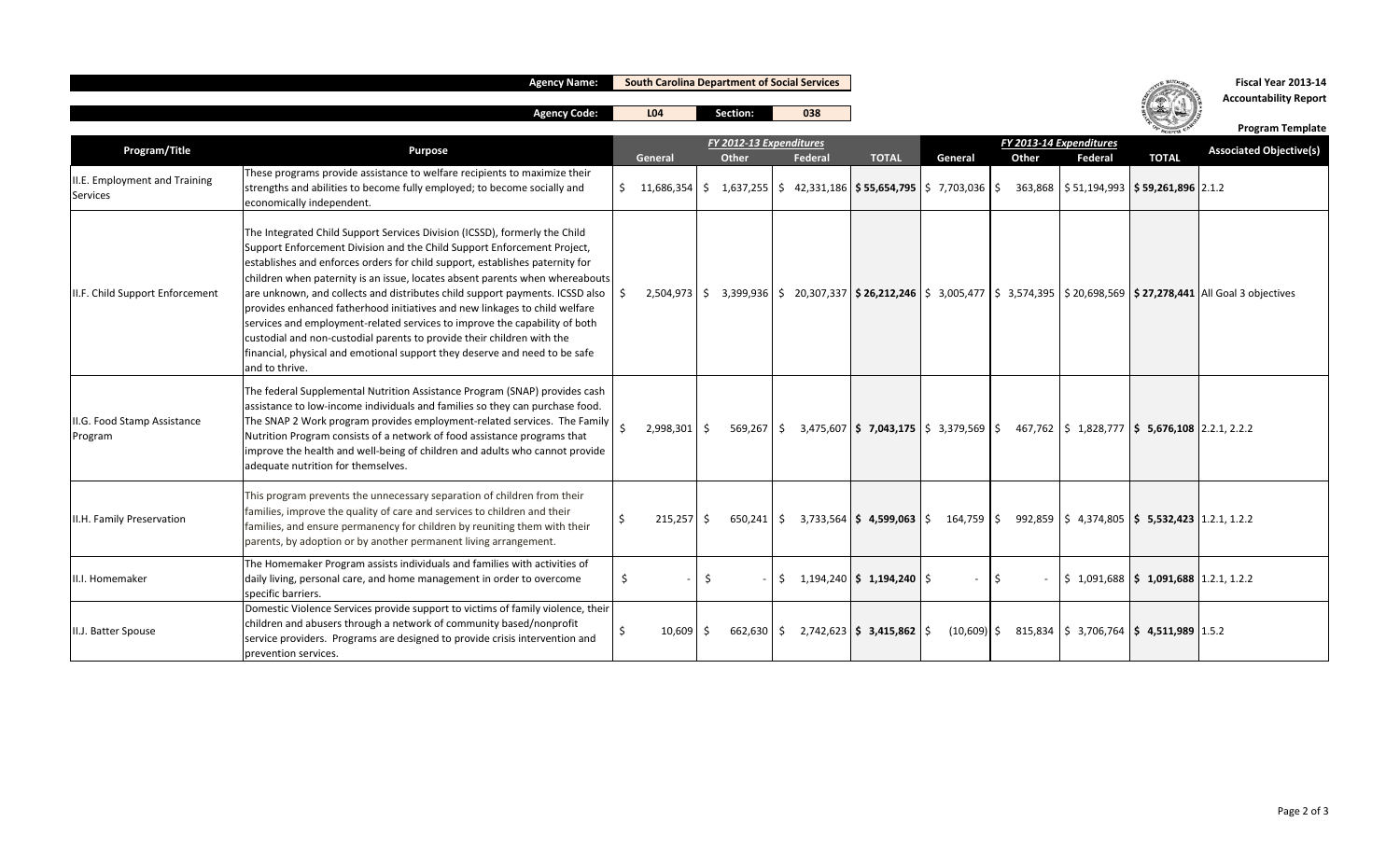|                            | <b>Agency Name:</b>                                                                                                                                                                                                                                                                                                                                                                                                                                                                                                                | <b>South Carolina Department of Social Services</b> |                |                                                                                                                                          |     |                |                                                                                                                            |             |                                  |         |                                                        | Fiscal Year 2013-14<br><b>Accountability Report</b> |
|----------------------------|------------------------------------------------------------------------------------------------------------------------------------------------------------------------------------------------------------------------------------------------------------------------------------------------------------------------------------------------------------------------------------------------------------------------------------------------------------------------------------------------------------------------------------|-----------------------------------------------------|----------------|------------------------------------------------------------------------------------------------------------------------------------------|-----|----------------|----------------------------------------------------------------------------------------------------------------------------|-------------|----------------------------------|---------|--------------------------------------------------------|-----------------------------------------------------|
|                            | <b>Agency Code:</b>                                                                                                                                                                                                                                                                                                                                                                                                                                                                                                                | L04                                                 |                | Section:                                                                                                                                 |     | 038            |                                                                                                                            |             |                                  |         |                                                        | <b>Program Template</b>                             |
| Program/Title              | <b>Purpose</b>                                                                                                                                                                                                                                                                                                                                                                                                                                                                                                                     | General                                             |                | FY 2012-13 Expenditures<br>Other                                                                                                         |     | <b>Federal</b> | <b>TOTAL</b>                                                                                                               | General     | FY 2013-14 Expenditures<br>Other | Federal | <b>TOTAL</b>                                           | <b>Associated Objective(s)</b>                      |
| II.K. Pregnancy Prevention | The Pregnancy Prevention program prevents and reduces the incidence of out-<br>of-wedlock pregnancies among participants through services/activities<br>provided to the participant and his or her family. Services/activities will be<br>provided to ensure that the family can provide a healthy, safe, and nurturing<br>environment for all family members. Participants will be encouraged to delay<br>sexual involvement and pregnancy until they are physically, financially, and<br>emotionally ready to care for children. |                                                     | $912,438$ \$   |                                                                                                                                          | S.  |                | $4,660,582$   \$ 5,573,020   \$ 1,001,964   \$                                                                             |             | $\overline{\phantom{a}}$         |         | 29,391   \$1,031,355                                   |                                                     |
| II.L. Food Services        | The Food Services Program consists of a network of food assistance programs<br>that improve the health and well-being of children and adults who cannot<br>provide adequate nutrition for themselves.                                                                                                                                                                                                                                                                                                                              | \$                                                  |                | -\$                                                                                                                                      |     |                | $\frac{1}{2}$ 38,192,893   \$38,192,893   \$                                                                               |             | l S                              |         | $\frac{1}{2}$ \$ 38,722,510 <b>\$ 38,722,510</b> 2.2.3 |                                                     |
| II.M. Child Care           | The primary focus of the Division of Early Care and Education (DECE), formerly<br>called Child Care Services, remains to increase the availability, affordability,<br>accessibility, quality and safety of child care throughout the State.                                                                                                                                                                                                                                                                                        |                                                     | 7,018,491 \$   |                                                                                                                                          |     |                | $5,172,207$   \$ $55,472,266$   \$ 67,662,965   \$ 7,014,034   \$ 1,346,766   \$ 54,516,084   \$ 62,876,884   2.3.1, 2.3.2 |             |                                  |         |                                                        |                                                     |
| III. Employee Benefits     | Employee benefits (also called fringe benefits) include various types of non-<br>wage compensation provided to employees in addition to their normal wages<br>or salaries. Examples of these benefits include: group insurance (health,<br>dental, life etc.), disability income protection, retirement benefits, sick leave,<br>vacation (paid and non-paid), social security, profit sharing, funding of<br>education, and other specialized benefits.                                                                           |                                                     |                | $10,946,264$   \$ $3,711,622$   \$ $26,846,192$   \$ $41,504,078$   \$ $13,158,727$   \$ $3,173,326$   \$ $28,060,455$   \$ $44,392,507$ |     |                |                                                                                                                            |             |                                  |         |                                                        |                                                     |
| IV. Nonrecurring           | An entry that appears on an agency's financial statements for a one-time<br>expense that is unlikely to happen again. A nonrecurring charge is a one-time<br>charge for a particular event.                                                                                                                                                                                                                                                                                                                                        |                                                     | $2,500,000$ \$ |                                                                                                                                          | -\$ |                | $\sin 2,500,000$ $\sin 5$                                                                                                  | $150,000$ S |                                  |         | 150,000                                                |                                                     |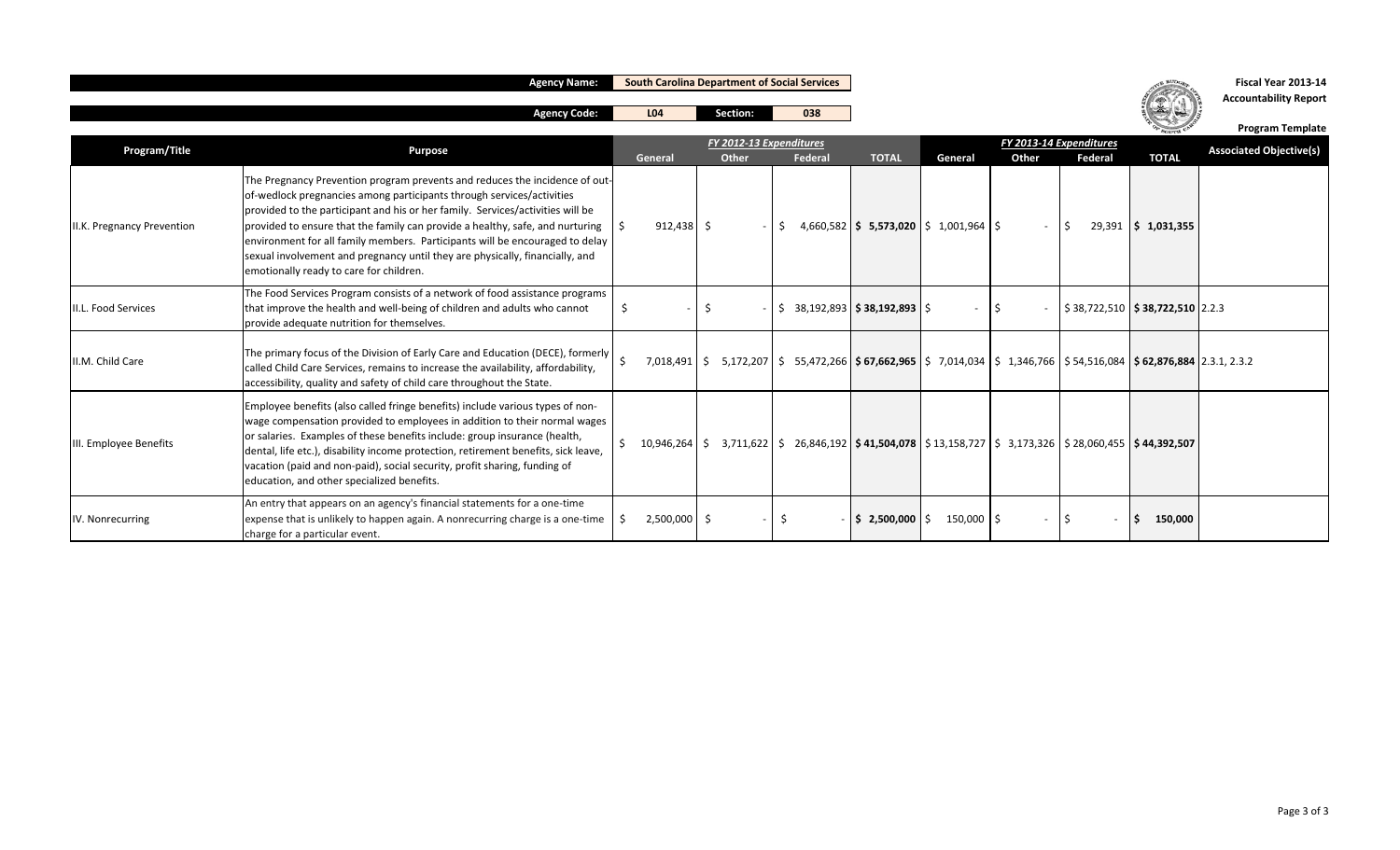| A | r.<br>٠ |              | 1 | v | ٦<br>N |         |             |
|---|---------|--------------|---|---|--------|---------|-------------|
| V |         | ī.<br>ï<br>T |   |   | I      | r<br>τ. | ï<br>ſ<br>n |

**Agency Name: South Carolina Department of Social Services**

**Section: 038 Agency Code: L04**



**Fiscal Year 2013‐14 Accountability Report**

**Strategic Planning Template**

| Type         | Item#<br><b>Strat</b><br>Object<br>Goal | <b>Description</b>                                                                                                                                                              |
|--------------|-----------------------------------------|---------------------------------------------------------------------------------------------------------------------------------------------------------------------------------|
| G            | $\mathbf{1}$                            | Effectively and efficiently serve the citizens of South Carolina by ensuring the safety of children and adults who cannot protect themselves                                    |
| S.           | 1.1                                     | Investigate and identify child maltreatment through the assessment process                                                                                                      |
| 0            | 1.1.1                                   | Initiate and complete CPS investigations timely                                                                                                                                 |
| $\mathsf{S}$ | 1.2                                     | Children are safely maintained in their own homes whenever possible and appropriate                                                                                             |
| $\Omega$     | 1.2.1                                   | Visit children in Family Preservation monthly                                                                                                                                   |
| Ω            | 1.2.2                                   | Decrease repeat maltreatment within 12 months of the closure of a Family Preservation service.                                                                                  |
| <sub>S</sub> | 1.3                                     | Children are safe and thriving in Foster Care                                                                                                                                   |
| O            | 1.3.1                                   | Visit children in Foster Care monthly                                                                                                                                           |
| ∩            | 1.3.2                                   | Increase stability of Foster Care placements                                                                                                                                    |
| ∩            | 1.3.3                                   | Establish permanency goal for all children in Foster Care                                                                                                                       |
| O            | 1.3.4                                   | <b>Recruit quality Foster Homes</b>                                                                                                                                             |
| $\mathsf{S}$ | 1.4                                     | Achieve timely positive permanency for children in foster care                                                                                                                  |
| O            | 1.4.1                                   | Safely reunify children with parents and caretakers when appropriate                                                                                                            |
| 0            | 1.4.2                                   | Reduce the time between a child becoming legally free for adoption and being adopted                                                                                            |
|              |                                         | Protect the health and welfare of elderly and disabled adults through the Adult Protective Services program; Provide support to victims of family violence, their children, and |
| S.           | 1.5                                     | abusers through the Domestic Violence Services program                                                                                                                          |
| O            | 1.5.1                                   | Reduce harm and/or the risk of harm of abuse, neglect, exploitation or self-neglect of vulnerable adults                                                                        |
|              |                                         |                                                                                                                                                                                 |
| Ο            | 1.5.2                                   | Increase the community awareness of the harm and underlying causes of Domestic Violence and enhance the awareness of the dynamics and indicator of a healthy family             |
|              |                                         | Effectively and efficiently serve the citizens of South Carolina by helping families achieve stability through financial and other temporary benefits while transitioning into  |
| G            | $\overline{2}$                          | employment                                                                                                                                                                      |
| <sub>S</sub> | 2.1                                     | Assist low-income families while they are transitioning into employment                                                                                                         |
| 0            | 2.1.1                                   | Increase timeliness of benefit issuance                                                                                                                                         |
| Ω            | 2.1.2                                   | Increase number of clients ready to obtain and maintain employment                                                                                                              |
| $\mathsf{S}$ | 2.2                                     | Provide benefits to help the State's low-income citizens purchase food                                                                                                          |
| 0            | 2.2.1                                   | Improve accuracy of benefit issuance                                                                                                                                            |
| O            | 2.2.2                                   | Improve timeliness of benefit issuance                                                                                                                                          |
|              |                                         | Effectively administer the Summer Food Service Program, the Child and Adult Care Food Program, the Senior Farmers' Market Nutrition Program, and other federal nutrition        |
| 0            | 2.2.3                                   | assistance programs                                                                                                                                                             |
| $\mathsf{S}$ | 2.3                                     | Provide access to quality and affordable child care to enable clients to obtain and maintain employment                                                                         |
| $\Omega$     | 2.3.1                                   | Increase the number of ABC child care vouchers provided to eligible employed parents/families as funding allows.                                                                |
|              |                                         |                                                                                                                                                                                 |
| Ω            | 2.3.2                                   | Child Care Licensing will conduct inspections of centers and group child care homes in accordance with state statute and add inspections of registered family child care homes. |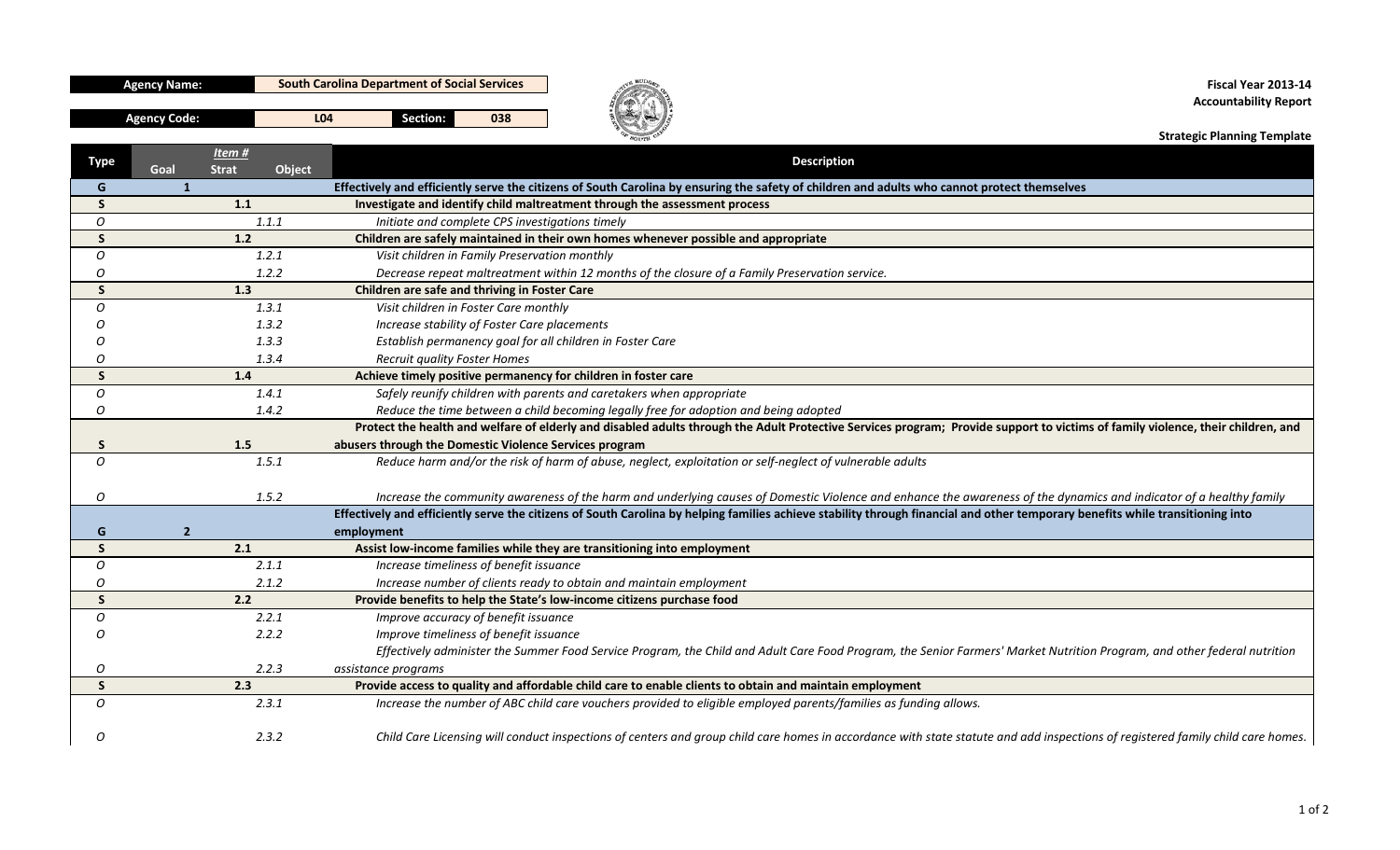| ı<br>۵<br>٦ |   |             |   |   | ١ |   |   |
|-------------|---|-------------|---|---|---|---|---|
|             | I | ľ<br>۱<br>I | ٢ | v | N | ۰ | H |
|             |   |             |   |   |   |   |   |

**Agency Name: South Carolina Department of Social Services**

**Section: 038 Agency Code: L04**



**Fiscal Year 2013‐14 Accountability Report**

**Strategic Planning Template**

| Type | <u>Item #</u><br>Object<br>Goal<br><b>Strat</b> | <b>Description</b>                                                                                                                                                                  |
|------|-------------------------------------------------|-------------------------------------------------------------------------------------------------------------------------------------------------------------------------------------|
|      |                                                 | Help families achieve stability by increasing the frequency and reliability of child support payments and by providing non-custodial parents with the tools they need to be able to |
|      |                                                 | support and engage with their children                                                                                                                                              |
|      | 3.1                                             | Children with one or both parents absent from the home receive adequate financial support from the noncustodial parent(s)                                                           |
|      | 3.1.1                                           | Establish child support orders                                                                                                                                                      |
|      | 3.1.2                                           | Collect and disburse child support payments                                                                                                                                         |
|      | 3.1.3                                           | Enforce child support orders through the use of administative enforcement remedies                                                                                                  |
|      | 3.2                                             | Provide opportunities for non-custodial parents to engage with ICSSD to enable themselves to better support their children, both financially and emotionally                        |
|      | 3.2.1                                           | Partner with other agencies/entities who can provide needed services to non-custodial parents and make appropriate referrals to those entities                                      |
|      | 3.2.2                                           | Partner with SNAP and Clemson University to refer eligible NCPs who are SNAP ABAWDs into the SNAP E&T project                                                                       |
|      | 3.2.3                                           | Provide a means for parents to work together for the benefit of their children                                                                                                      |
|      | 3.2.4                                           | Support local fatherhood programs across the state and refer parents to them for classes on parenting, communication, life skills, etc.                                             |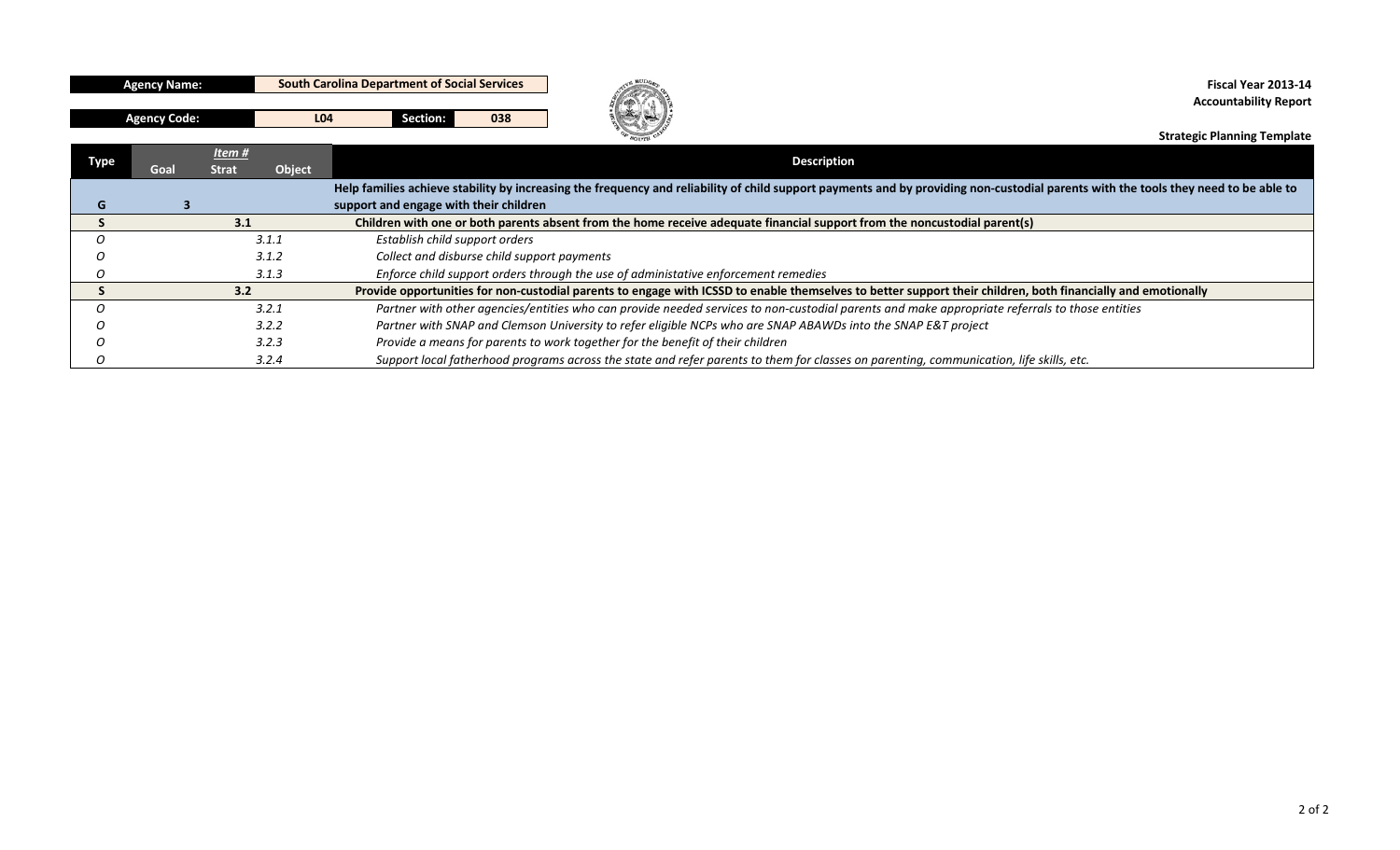**Agency Name:**

**South Carolina Department of Social Services**

**Agency Code: L04 Section: 038**



**Fiscal Year 2013‐14Accountability Report**

|                         |                                                                                    |                   |                      |                     |                          |                                     | OF SOUTH CAN           |                                                                                                                                                             | Performance Measurement Template |
|-------------------------|------------------------------------------------------------------------------------|-------------------|----------------------|---------------------|--------------------------|-------------------------------------|------------------------|-------------------------------------------------------------------------------------------------------------------------------------------------------------|----------------------------------|
| Item                    | <b>Performance Measure</b>                                                         | <b>Last Value</b> | <b>Current Value</b> | <b>Target Value</b> | <b>Time Applicable</b>   | <b>Data Source and Availability</b> | <b>Reporting Freq.</b> | <b>Calculation Method/Definition</b>                                                                                                                        | <b>Associated Objective(s)</b>   |
|                         |                                                                                    | 97.00%            | 93.30%               |                     |                          | CAPSS                               |                        | he number of CPS assessments initiated timely divided by the total number of                                                                                |                                  |
| $\mathbf{1}$            | CPS assessments initiated timely                                                   |                   |                      | 100%                | July 1 - June 30         |                                     | Monthly                | assessments. The target value complies with the state standard                                                                                              | 1.1.1                            |
| $\overline{2}$          | CPS assessments completed timely                                                   | 98.50%            | 94.50%               | 100%                | July 1 - June 30         | CAPSS                               | Monthly                | The number of CPS assessments completed timely divided by the total number of                                                                               | 1.1.1                            |
|                         |                                                                                    |                   |                      |                     |                          |                                     |                        | ssessments. The target value complies with the state standard                                                                                               |                                  |
| $\overline{\mathbf{3}}$ | Monthly visits in Family Preservation                                              | 93.65%            | 90.73%               | 95%                 | July 1 - June 30         | CAPSS                               | Monthly                | he number of visits made in Family Preservation each month divided by the total                                                                             | 1.2.1                            |
|                         | No repeat maltreatment within 12 months of the closure of a Family Preservation    |                   |                      |                     |                          |                                     |                        | number of visits that were needed.<br>The percentage of children with a repeat maltreatent within 12 months of the closure                                  |                                  |
| $\mathbf{A}$            | service                                                                            | 90.20%            | 89.50%               | 90.40%              | July 1 - June 30         | CAPSS                               | Monthly                | of a Family Preservation service.                                                                                                                           | 1.2.2                            |
|                         |                                                                                    |                   |                      |                     |                          |                                     |                        |                                                                                                                                                             |                                  |
| 5                       | Monthly visits in Foster Care                                                      | 97.66%            | 96.00%               | 100%                | July 1 - June 30         | CAPSS                               | Monthly                | The number of visits made in Foster Careeach month divided by the total number of                                                                           | 1.3.1                            |
|                         |                                                                                    |                   |                      |                     |                          |                                     |                        | visits that were needed. The target value complies with the state standard.                                                                                 |                                  |
|                         |                                                                                    |                   |                      |                     |                          |                                     |                        | The number of Foster Care cases that have less than or equal to two placements                                                                              |                                  |
| 6                       | Placement stability in Foster Care (<=2 placements)                                | 85.40%            | 83.50%               | 86%                 | July 1 - June 30         | CAPSS                               | Monthly                | divided by the total number of cases. The target value complies with the federal                                                                            | 1.3.2                            |
|                         |                                                                                    |                   |                      |                     |                          |                                     |                        |                                                                                                                                                             |                                  |
| $7\overline{ }$         | Children placed in county of origin                                                | 62.50%            | 57.00%               | 70%                 | July 1 - June 30         | CAPSS                               | Monthly                | The number of children placed in their county of origin in Foster Care divided by the<br>otal number of children in Foster Care.                            | 1.3.2                            |
|                         |                                                                                    |                   |                      |                     |                          |                                     |                        | The number of sibling groups placed together in Foster Care divided by the total                                                                            |                                  |
| 8                       | Sibling groups placed together                                                     | 44.66%            | 43.97%               | 50%                 | July 1 - June 30         | CAPSS                               | As needed              | umber of sibling groups                                                                                                                                     | 1.3.2                            |
|                         |                                                                                    |                   |                      |                     |                          |                                     |                        | The number of merits hearings completed timely divided by the total number of                                                                               |                                  |
| 9                       | <b>Timely Completed Merits Hearings</b>                                            | 88.10%            | 85.50%               | 86.36%              | July 1 - June 30         | <b>DSS Court Report</b>             | Monthly                | nerits hearings completed                                                                                                                                   | 1.3.3                            |
|                         |                                                                                    |                   |                      |                     |                          |                                     |                        | The number of children served in foster care during the SFY minus the number that                                                                           |                                  |
| 10                      | Absence of Child Abuse and/or Neglect in Foster Care                               | 99.57%            | 99.50%               | 99.68%              | July 1 - June 30         | CAPSS and ACF Data Profiles         | Semi-annual            | were victims of abuse or neglect divided by the number served. The target value                                                                             | 1.3.4                            |
|                         |                                                                                    |                   |                      |                     |                          |                                     |                        | omplies with the federal target                                                                                                                             |                                  |
| 11                      | Of children reunified, reunifications that took place within 12 months of entering |                   | 82.80%               |                     |                          |                                     |                        | The number of children reunified within twelve months of entering Foster Care divided                                                                       | 1.4.1                            |
|                         | <b>Foster Care</b>                                                                 | 79.80%            |                      | 83.63%              | July 1 - June 30         | CAPSS                               | Monthly                | by the total number of children reunified after entering Foster Care. The current<br>federal target is 75.20%                                               |                                  |
|                         |                                                                                    |                   |                      |                     |                          |                                     |                        | The number of children discharged from Foster Care to reunification that do not re-                                                                         |                                  |
|                         | Children discharged from Foster Care to reunification do not re-enter foster care  |                   |                      |                     |                          |                                     |                        | enter Foster Care within 12 months of the date of their discharge divided by the total                                                                      |                                  |
| 12                      | within 12 months of the date of their discharge                                    | 93.50%            | 94.10%               | 95.04%              | July 1 - June 30         | CAPSS                               | Monthly                | number of children discharged from Foster Care to reunification. The current federal                                                                        | 1.4.1                            |
|                         |                                                                                    |                   |                      |                     |                          |                                     |                        | target is 90.10%                                                                                                                                            |                                  |
|                         | Of children adopted, adoptions that took place within 24 months from the date of   |                   |                      |                     |                          |                                     |                        | The number of children whose adoption took place within 24 months from the date of                                                                          |                                  |
| 13                      | their latest removal from the home.                                                | 29.80%            | 34.30%               | 36.60%              | July 1 - June 30         | CAPSS                               | Monthly                | their latest removal from the home divided by the number of children adopted. The                                                                           | 1.4.2                            |
|                         |                                                                                    |                   |                      |                     |                          |                                     |                        | arget value complies with the federal target                                                                                                                |                                  |
| 14                      | APS assessments initiated timely                                                   | 92.00%            | 89.20%               | 100%                | July 1 - June 30         | CAPSS                               | Monthly                | The number of APS assessments initiated timely divided by the total number of<br>ssessment                                                                  | 1.5.1                            |
|                         |                                                                                    |                   |                      |                     |                          |                                     |                        | The number of APS assessments completed timely divided by the total number of                                                                               |                                  |
| 15                      | APS assessments completed timely                                                   | 85%               | 78%                  | 100%                | July 1 - June 30         | CAPSS                               | Monthly                | issessment:                                                                                                                                                 | 1.5.1                            |
| 16                      | APS cases with no monthly acitivty                                                 | 95.05%            | 87.14%               | 95%                 | July 1 - June 30         | CAPSS                               | Monthly                | The number of APS cases with monthly activity recorded divided by the total number                                                                          | 1.5.1                            |
|                         |                                                                                    |                   |                      |                     |                          |                                     |                        | of APS cases                                                                                                                                                |                                  |
| 17                      | FI: Timeliness of benefit issuance                                                 | 26.30             | 19.75                | 15.00               | July 1 - June 30         | CHIP Report MR161                   | Monthly                | The number of days between application received date and case disposition                                                                                   | 2.1.1                            |
| 18                      | Work Keys certifications                                                           | N/A               | N/A                  | 350                 | July 1 - June 30         | Economic Services Data              | Monthly                | The number of clients who complete Work Keys employment readiness certification.                                                                            | 2.1.2                            |
|                         |                                                                                    |                   |                      |                     |                          |                                     |                        |                                                                                                                                                             |                                  |
|                         |                                                                                    |                   |                      |                     |                          |                                     |                        | The SNAP error rate is calculated from the results of reviews of a sample of cases                                                                          |                                  |
| 19                      | SNAP: Accuracy of benefit issuance                                                 | 98.41%            | 98.25%               | 98.50%              | October 1 - September 30 | SNAP QC Data                        | Annual; FFY            | selected each month from the state's universe of issuance. The selection is a valid                                                                         | 2.2.1                            |
|                         |                                                                                    |                   |                      |                     |                          |                                     |                        | sample, resulting in a statistically valid error rate. The total allotments issued in error                                                                 |                                  |
|                         |                                                                                    |                   |                      |                     |                          |                                     |                        | in a month are divided by the total allotments issued in the same month.                                                                                    |                                  |
| 20                      | SNAP: Timeliness of benefit issuance                                               | 85.36%            | 95.22%               | 97%                 | July 1 - June 30         | CHIP Report MR271                   | Monthly                | The percentage of SNAP applications approved within federal timeframes.                                                                                     | 2.2.2                            |
| 21                      | ABC child care vouchers disbursed                                                  | 28,523            | 25,832               | 27,124              | July 1 - June 30         | Data stored in the ABC Voucher      | Quarterly              | The number of ABC vouchers provided for children                                                                                                            | 2.3.1                            |
|                         |                                                                                    |                   |                      |                     |                          | System                              |                        |                                                                                                                                                             |                                  |
| 22                      | Annual child care licensing visits                                                 | 4,449             | 4,351                | 4,569               | July 1 - June 30         | Data report gathered from regiona   | Monthly                | The number of supervisory visits made to licensed child care facilities.                                                                                    | 2.3.2                            |
|                         |                                                                                    |                   |                      |                     |                          | licensing supervisors               |                        |                                                                                                                                                             |                                  |
| 23                      | Registered family child care homes receiving an annual visit                       | N/A               | N/A                  | 100%                | July 1 - June 30         | Child Care Licensing Database       | Monthly                | The percentage of registered family child care homes visited. Under new law, every<br>egistered family child care home will be visited at least once a year | 2.3.2                            |
|                         |                                                                                    |                   |                      |                     |                          |                                     |                        | The number of child support cases with support orders established divided by the                                                                            |                                  |
| 24                      | Percentage of child support cases with child support orders established            | 70.46%            | 74.15%               | 80%                 | July 1 - June 30         | <b>ICSSD Data System</b>            | Monthly                | number of child support cases.                                                                                                                              | 3.1.1                            |
| 25                      | Amount of child support collected                                                  | 250,756,629       | 262,757,047          | 270,640,000         | July 1 - June 30         | <b>ICSSD Data System</b>            | Monthly                | The amount of child support collected during the state fiscal year.                                                                                         | 3.1.2                            |
|                         |                                                                                    |                   |                      |                     |                          |                                     |                        | The number of child support cases with payments made on arrears balances divided by                                                                         |                                  |
| 26                      | Percentage of cases paying on arrears balances                                     | 49.65%            | 55.04%               | 57.00%              | July 1 - June 30         | <b>ICSSD Data System</b>            | Monthly                | the number of child support cases with arrears balances.                                                                                                    | 3.1.2                            |